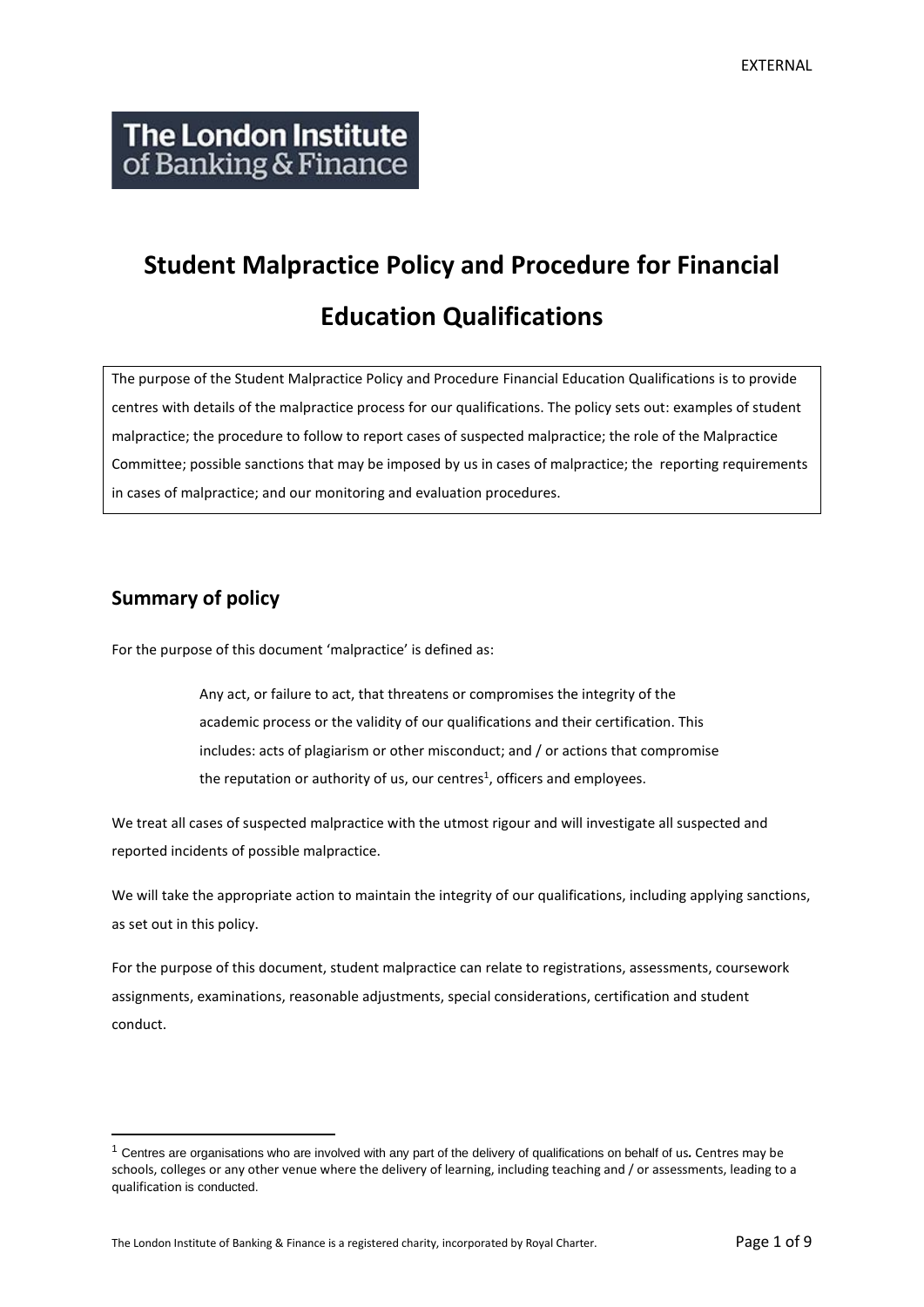

### <span id="page-1-0"></span>**Section A – Identification and reporting a suspected case of malpractice**

- 1.1 An allegation of student malpractice may be made by:
	- i. An assessment centre, and centre contractors / employees and stakeholders for instance invigilators, teachers / tutors and other officers;
	- ii. Another student;
	- iii. An independent party<sup>2</sup> who suspects possible malpractice has taken place; and
	- iv. An individual who wishes to remain anonymous.
- 1.2 We will also investigate when it has discovered potential or suspected malpractice via internal administration or quality assurance procedures, for example, coursework assignments that are submitted to plagiarism detection software and, as a result, are identified for review.
- 1.3 A centre that is registered with us must report all cases of suspected student malpractice to us*.*  Failure to report a case of suspected student malpractice to us may be investigated for centre malpractice or maladministration *(*[Centre Malpractice and Maladministration Policy and Procedures](http://www.libf.ac.uk/docs/default-source/Shared-FC-CPQ-policies/centre-malpractice-and-maladministration-policy.pdf?sfvrsn=2)*).*
- 1.4 We reserve the right not to investigate further where the information does not provide reasonable grounds for possible malpractice, or enough evidence on which to base further investigation.

<sup>&</sup>lt;sup>2</sup> An independent party is an individual or organisation which does not work for, or provide any services on behalf of us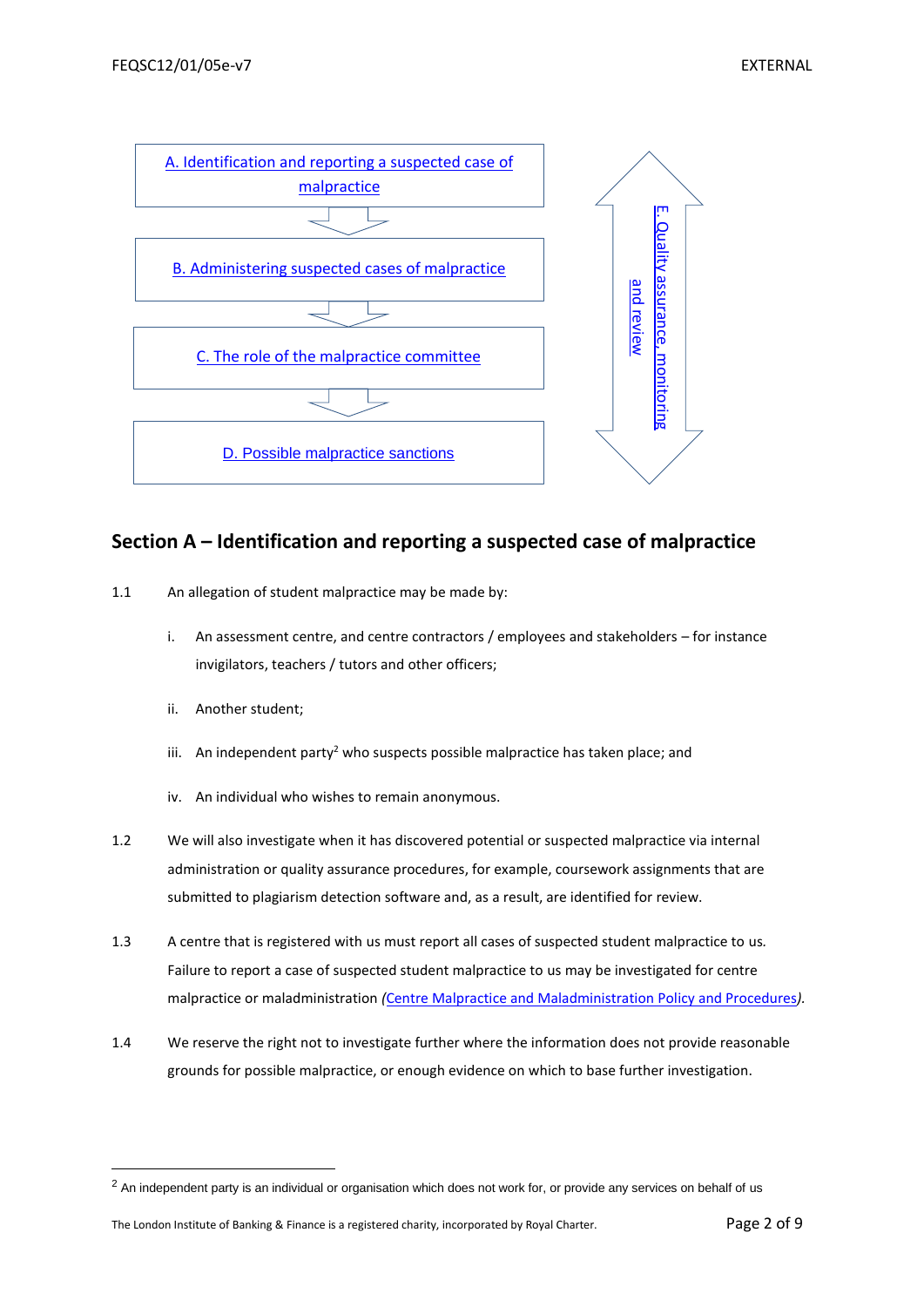- 1.5 Some examples of student malpractice are described below. These examples are not exhaustive and all incidents of suspected malpractice, whether or not described below, will be fully investigated by us, where there are sufficient grounds to do so.
	- i. Obtaining examination or assessment material without authorisation.
	- ii. Arranging for an individual other than the student to sit an assessment or to submit an assignment not undertaken by the student.
	- iii. Impersonating another student to sit an assessment or to submit an assignment on their behalf.
	- iv. Possession of any materials not permitted in the assessment room, regardless of whether or not they are relevant to the assessment, or whether or not the student refers to them during the assessment process, for example notes, blank paper, electronic devices (when prohibited).
	- v. Communicating in any form, for example verbally or electronically, with other students in the assessment room when it is prohibited.
	- vi. Copying the work of another student or knowingly allowing another student to copy from their own work (collusion).
	- vii. Fabrication of evidence / results set down within assessment submissions.
	- viii. Collaborating with another student or individual, by any means, to complete a coursework assignment or assessment, unless it has been clearly stated that such collaboration is permitted. Students are not to work together when completing coursework assignments or during assessments.
	- ix. Damaging another student's work.
	- x. Inclusion of inappropriate or offensive material in coursework assignments or assessment scripts.
	- xi. Failure to comply with published our regulations.
	- xii. Failure to comply with instructions given by the assessment invigilator, eg, working beyond the allocated time; refusing to hand in assessment script / paper when requested; not adhering to warnings relating to conduct during the assessment.
	- xiii. Failure to comply with the regulations of a centre.
	- xiv. Disruptive behaviour or unacceptable conduct at an assessment venue or centre (including aggressive or offensive language or behaviour).
	- xv. Producing, using or allowing the use of forged or falsified documentation, including but not limited to:
		- personal identification;
		- supporting evidence provided for reasonable adjustment or special consideration applications; and
		- Our results documentation, including a certificate.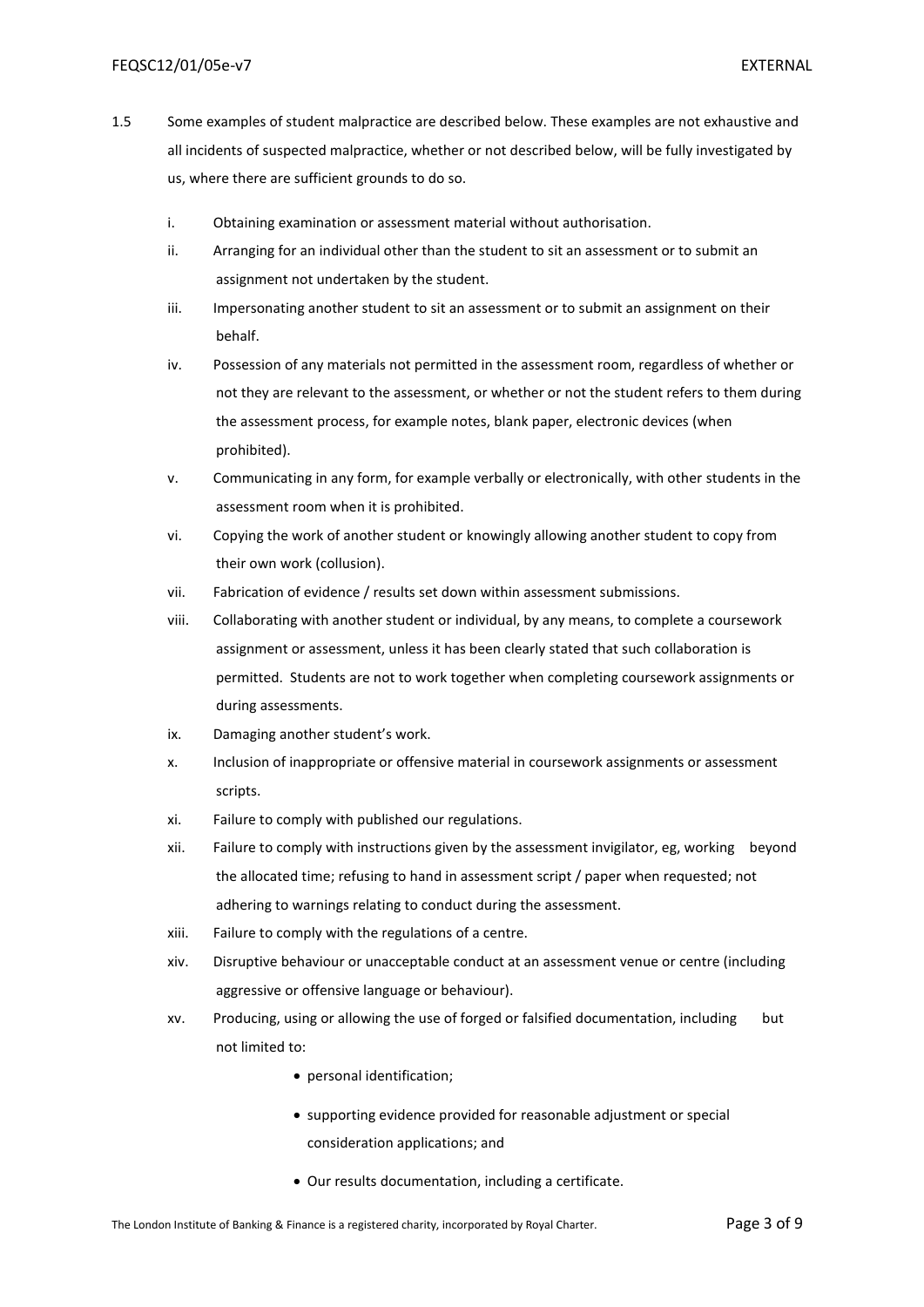- xvi. Falsely obtaining, by any means, a certificate for a unit or qualification.
- xvii. Falsely acquiring or declaring, by any means, entry criteria necessary for a unit or qualification
- xviii. Misrepresentation or plagiarism, including self-plagiarism.
- xix. Fraudulent claims for special considerations.
- 1.6 This process applies to invigilators, teachers, tutors, students and other officers, and to any reporting of malpractice by an independent party or individual who wishes to remain anonymous.
- 1.7 It is the responsibility of all invigilators and centre staff to be aware of our procedures for confiscating items not permitted at assessment / examination venues, for example, electronic devices or reference books, and how to deal with issues relating to malpractice, such as communication, collaboration or disruption within an assessment venue.
- 1.8 We will acknowledge all reports of suspected malpractice within five working days. Where the suspected malpractice has not been reported to us directly from the centre the centre involved will then be contacted by us, within 10 working days of receipt of the report detailing the suspected malpractice. We may also contact other individuals who may be able to provide evidence relevant to the case.
- 1.9 Any case of suspected malpractice should be reported in the first instance to:

Assessment Operations team for Financial Education Qualifications **Administrative Centre:** 4–9 Burgate Lane Canterbury Kent CT1 2XJ United Kingdom

T: +44 (0)1227 818609 (option 3)

E: [fcexams@libf.ac.uk](mailto:fcexams@libf.ac.uk)

- 1.10 Suspected malpractice must be reported as soon as possible to us, if possible within two working days from its discovery. The incident should also be reported internally according to that centre's own policies and procedures.
- 1.11 At the time of the incident the student suspected of the malpractice must, where possible, be warned by the assessor that their actions are in breach of our regulations and may constitute malpractice and that a report will be made to us. However, we recognise that this action may not always be possible due to disruption to other students.
- 1.12 In cases of suspected student examination malpractice, the following information and evidence should be supplied to us following the initial report: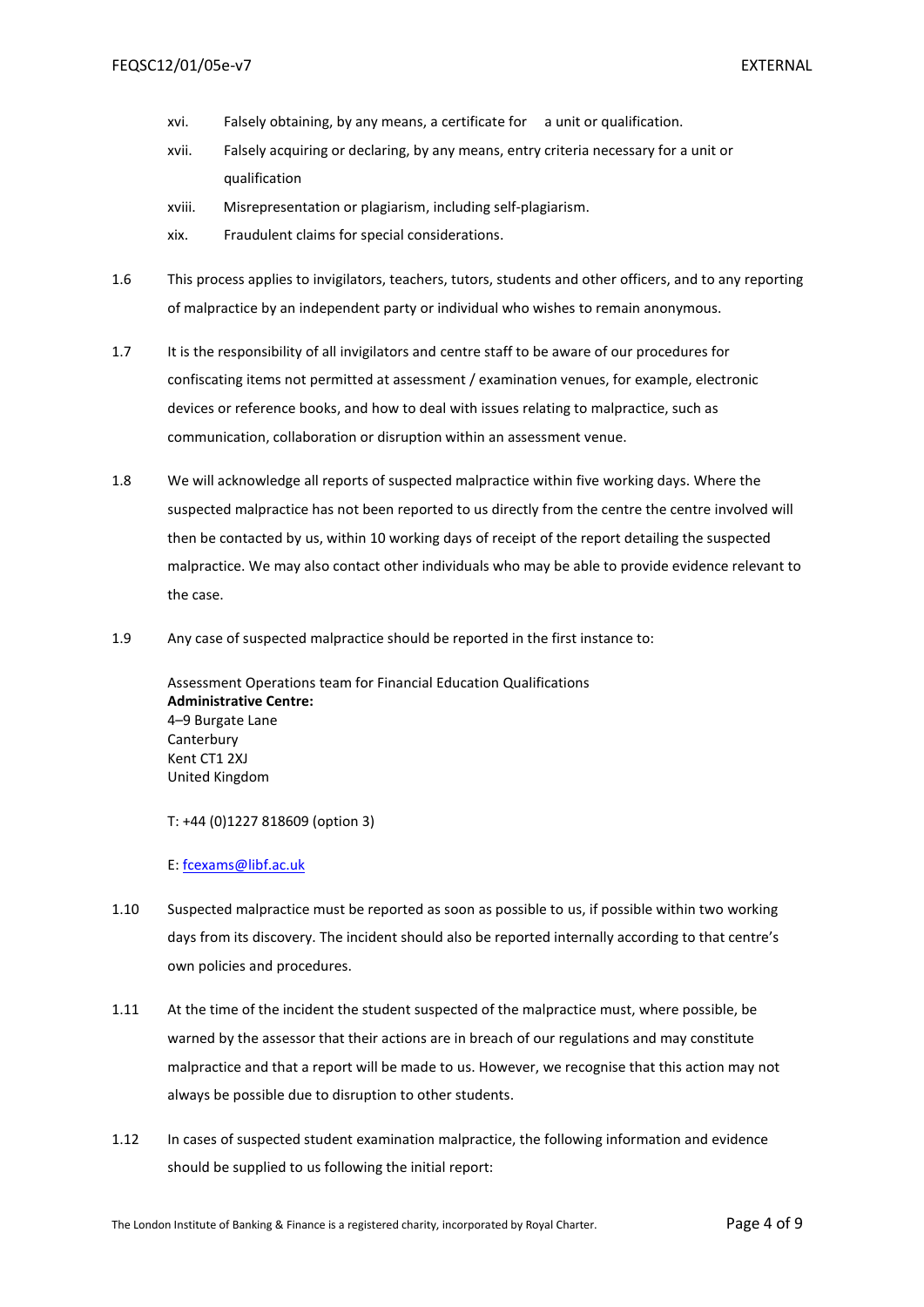- i. A full written report of the incident. The individual writing the report, usually the invigilator or head of an assessment centre, needs to clearly identify the factual information, including the actions that have been taken in relation to the incident.
- ii. The report can comprise of the completed and signed Conduct of Examination form and all relevant supporting evidence and documentation. This should include but is not limited to:
	- a. confiscated materials;
	- b. any student scripts that may have been copied or show evidence of collaboration or plagiarism;
	- c. statements from other individuals involved and / or affected.
- iii. The student has the right to respond by providing a signed statement explaining their conduct before they leave the assessment centre. This must be included on the Conduct of Examination form or in the assessment invigilator's report. If a student declines to provide a statement, this should be recorded in the report.
- 1.13 In cases of suspected malpractice a report should be made to us and should include as much information as possible, including the following:
	- i. the assessment venue name and location;
	- ii. the date and title of the assessment, if known;
	- iii. the time the assessment took place, if known;
	- iv. the student's name and LIBF number, if applicable;
	- v. the name of the assessment centre invigilators, teachers / tutors and any other officers concerned;
	- vi. a description of the suspected malpractice; and
	- vii. any available supporting evidence.
- 1.14 In cases of suspected malpractice reported by an independent party, or an individual who wishes to remain anonymous, otherwise known as whistleblowing, we will take all reasonable steps to authenticate the reported information and to investigate the alleged malpractice to ascertain whether their concern has any foundation. If we do not receive adequate information from a whistleblower to justify an investigation or it does not relate to the delivery of our qualifications, we reserve the right not to take any further action. Whilst we may need to provide the centre with certain details in order to gather enough information, all effort will be made to keep the identity of the whistle-blower concealed to avoid any prejudice against them.

#### <span id="page-4-0"></span>**Section B – Administering suspected cases of malpractice**

2.1 For suspected cases of student malpractice the centre will normally undertake the investigation and provide us with the information to form a judgement. In the case of malpractice during an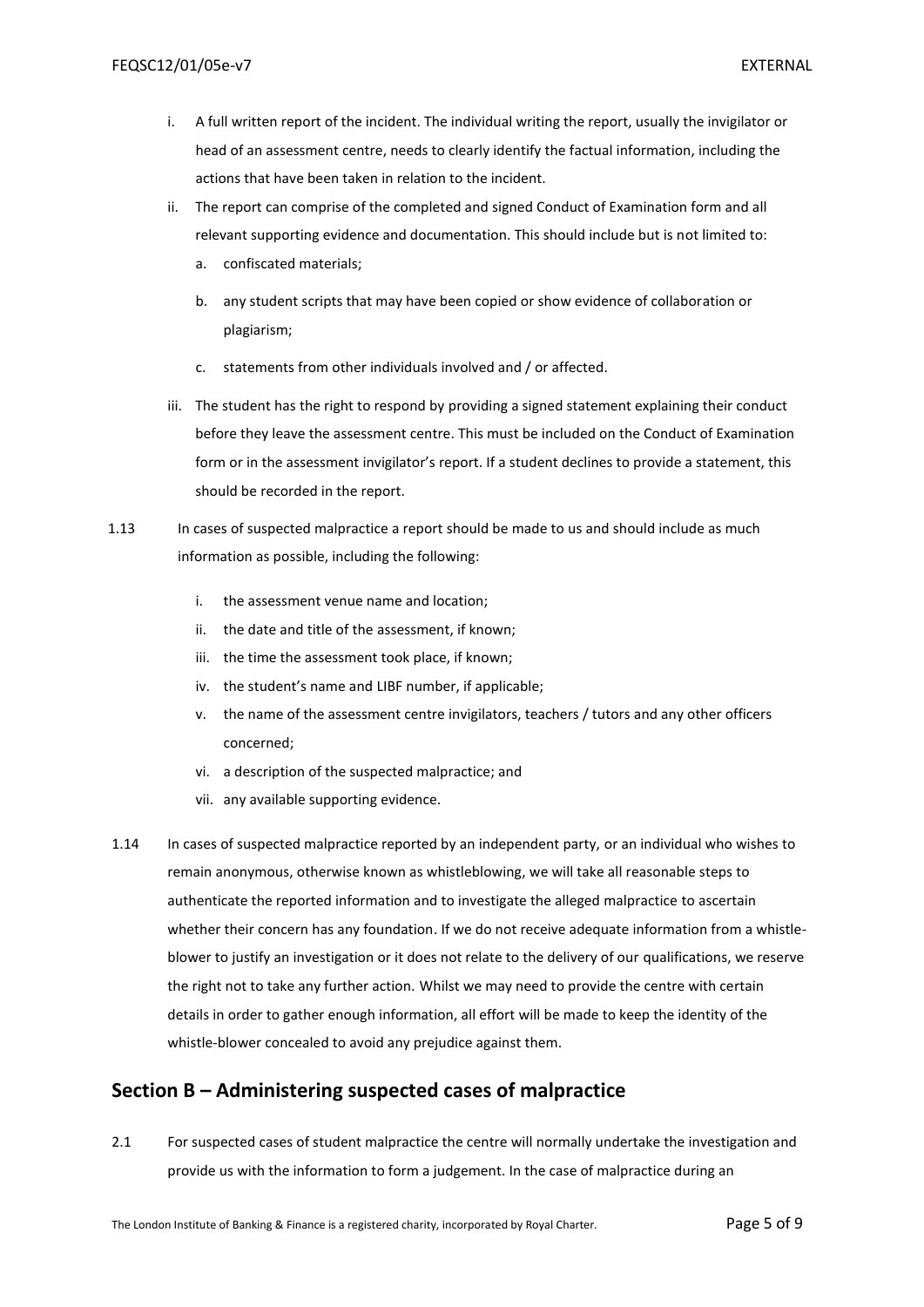assessment this will usually be provided through the completed conduct of exam form, however additional supporting information can be supplied.

- 2.2 Where further investigation is required or if the incident is significant, the Head of Centre would usually be expected to undertake the investigation or another delegated individual with appropriate authority and competence. We will inform the centre if we are not satisfied with the delegated individual undertaking the investigation.
- 2.3 At any stage we may determine that it is not possible for the centre to undertake an investigation without there being a conflict of interest and therefore we will take over the investigation ourselves. Likewise at any stage we may decide that the seriousness of the case deems it necessary for us to do the investigation. The centre will be informed if we decide to take over the investigation, including who will be conducting the investigation, when and how it will take place and who we want to meet with.
- 2.4 Where a case of student malpractice also involves the centre potentially committing malpractice/maladministration then the investigation process will follow the information outlined in our Centre Malpractice and Maladministration policy.
- 2.5 Where an investigation is required the purpose of it will be to ascertain whether malpractice has occurred and will aim to establish the full facts and circumstances and, where relevant, students' previous conduct.
- 2.6 In order to avoid any perceived or actual conflicts of interest any individual with a personal interest in the outcome will not be permitted to undertake an investigation of a suspected case.
- 2.7 We will promptly take all reasonable steps to prevent any adverse effect that may arise as a result of the malpractice, or to mitigate any adverse effect, as far as possible, and to correct it to make sure that any action necessary to maintain the integrity of the examination will be taken.
- 2.8 Where necessary, the centre will be informed of the following:
	- i. Where it has not already occurred, that an investigation will take place, and the grounds for that investigation;
	- ii. Details of all the relevant timescales, and dates, where known;
	- iii. That the student has a right to respond by providing a personal written response relating to the suspected malpractice (within 10 working days of the date of that letter);
	- iv. That the student may continue their studies including assessment resits but that any results achieved since the cases of suspected malpractice, may be removed if an individual is found to be guilty (see Section D);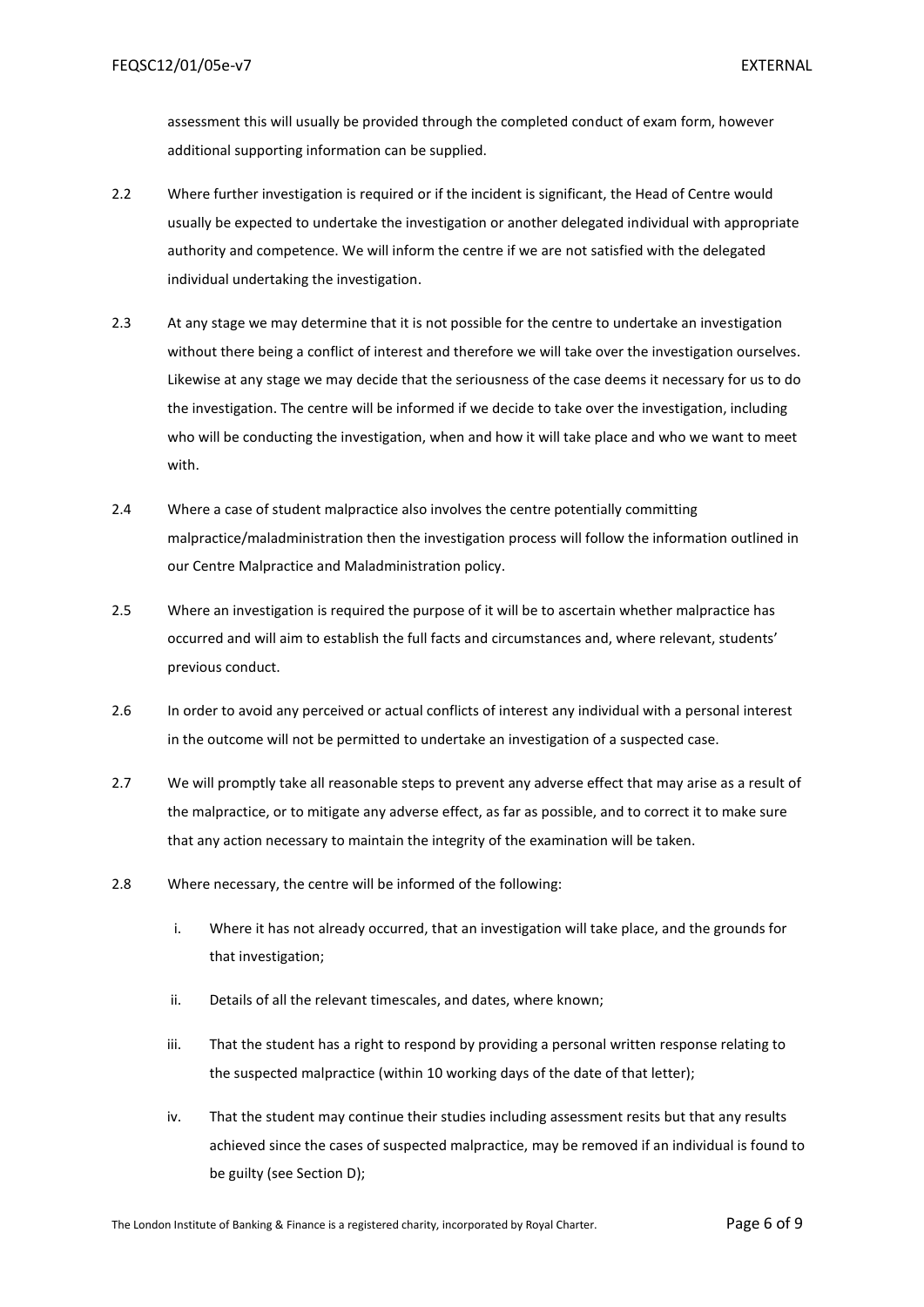- v. That, if malpractice is considered proven by us, sanctions may be imposed reflecting the seriousness of the case;
- vi. That, if they are found guilty, they have the right to appeal under the Appeals Policy and [Procedures;](http://www.libf.ac.uk/docs/default-source/Shared-FC-CPQ-policies/Shared-FC-CPQ-policies/appeals-policy.pdf?sfvrsn=0) and
- vii. That we have a duty to inform the relevant authorities / regulators but only after time for the appeal has passed or the appeal process has been completed.
- 2.9 The student or centre has a right to appeal against a malpractice outcome reached by us if they believe that the policy or procedure has not been followed properly or has been implemented to their detriment. For more detail, see th[e Appeals Policy and Procedures.](http://www.libf.ac.uk/docs/default-source/Shared-FC-CPQ-policies/Shared-FC-CPQ-policies/appeals-policy.pdf?sfvrsn=0)
- 2.10 In cases where malpractice has been proven and has other external significance, we have a duty of care and may inform the relevant regulator(s), the assessment centre, other awarding organisations and other relevant authorities as appropriate to comply with legislation; this may include informing the police if the law has been broken.
- 2.11 We will not normally report any outcome from a malpractice case until the time for appeal has passed.
- 2.12 Individuals are not permitted to attend the Malpractice Committee meeting when their case is heard. Individuals do have the right to request to attend the hearing of their appeal should the candidate wish to appeal the Malpractice Committee outcome.
- 2.13 If a student decides to continue their programme of study while a malpractice case is being considered, they do so at their own risk, pending the outcome of their malpractice case.

#### <span id="page-6-0"></span>**Section C – The role of the malpractice committee**

- 3.1 The Malpractice Committee will consider all cases of suspected malpractice on an individual basis. Membership of the Malpractice Committee will include at least one member who is not a member of our Qualifications team. The Malpractice Committee reserves the right to request further information relating to the case.
- 3.2 The Malpractice Committee has a maximum of 40 working days from the initial reporting of a suspected malpractice to determine the outcome of the case; however, if a delay is expected, the parties concerned will be informed as early as possible. The committee will determine the outcome based upon all the evidence available to them at the time, including any personal written response that has been received.
- 3.3 Once the Malpractice Committee has determined the outcome, it will usually inform the centre within ten working days of the decision.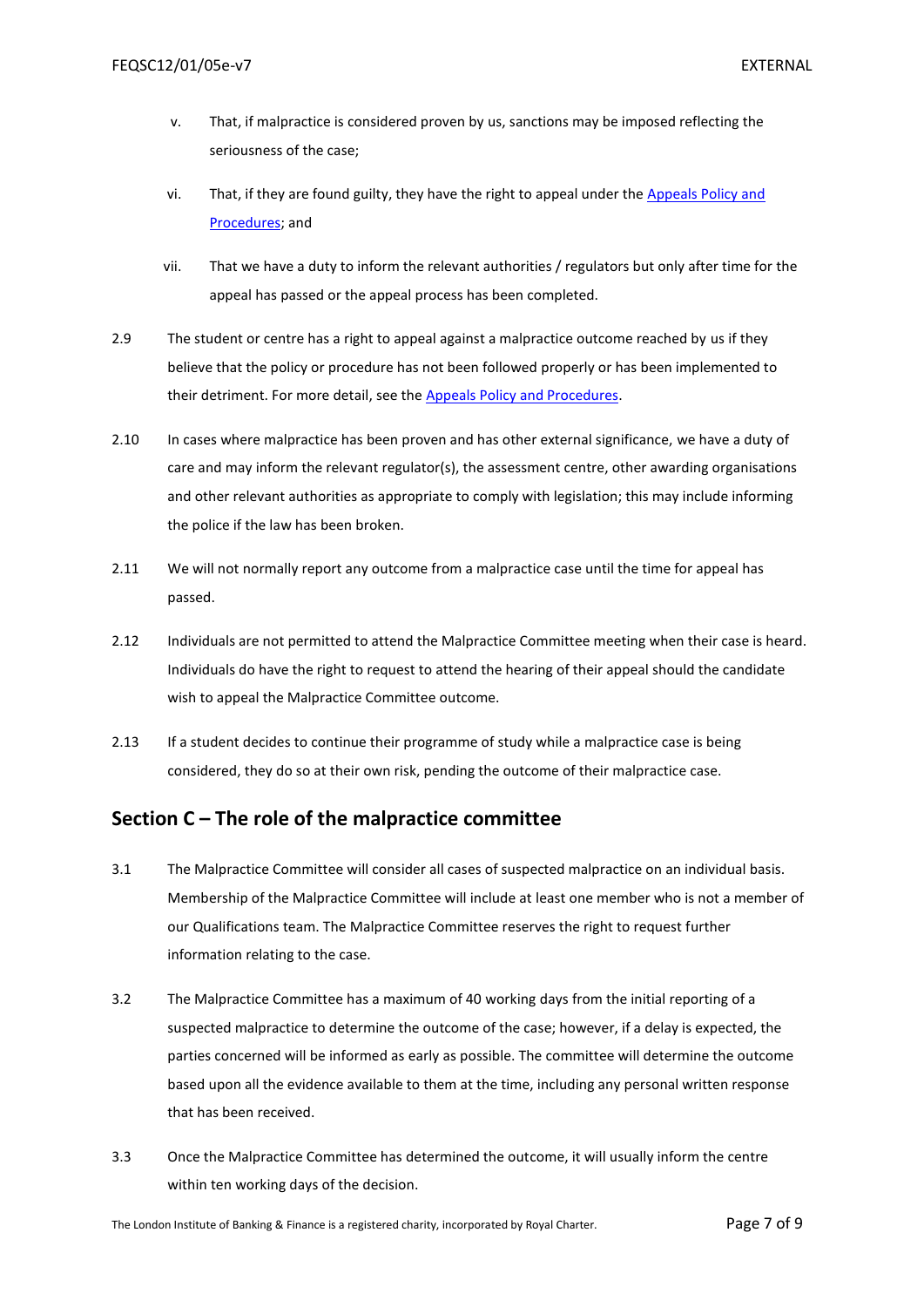- 3.4 If the case relates to a coursework assignment and potential plagiarism, the centre concerned will be informed of the outcome either on, or before, the date the assessment results are published. However, depending on the level of plagiarism this may be delayed.
- 3.8 All documents related to the decision-making process of the Malpractice Committee will be kept securely in line with the General Data Protection Regulation.

#### <span id="page-7-0"></span>**Section D – Possible malpractice sanctions**

- 4.1 If a case of malpractice is proven, the Malpractice Committee is empowered to impose one or more sanctions upon the individual(s) concerned. The Malpractice Committee will make sure that any sanctions imposed reflect the seriousness of the malpractice that has occurred and that all similar cases are treated in an equitable, fair and unbiased manner. When considering the seriousness of a case of malpractice, any previous cases may be taken into consideration.
- 4.2 The sanction(s) implemented by the Malpractice Committee may be informed by any previous advice that it has given to the student on malpractice.
- 4.3 Listed below are examples of sanctions, one or more of which may be applied. This list is not exhaustive and other sanctions may be applied on a case-by-case basis, as recommended by the Malpractice Committee.
- 4.4 Possible sanctions that may be applied to students include, but are not limited to:
	- i. Awarding the mark given by the examiner and a warning given to the student.
	- ii. Awarding a minimum pass mark for the assessment component in which malpractice has been deemed to have occurred.
	- iii. Awarding a mark of zero in the assessment component in which malpractice has been deemed to have occurred.
	- iv. Notification to other departments for additional sanctions. These additional sanctions may involve:
		- a. Loss of marks for the entire relevant unit and all other units sat previously. This may result in the student having to resit an entire qualification, if the regulations allow, or a certificate being revoked for either a unit or qualification.
		- b. The student not being allowed to resit or resubmit the relevant assessment(s) for that unit or qualification for a stated period of time.